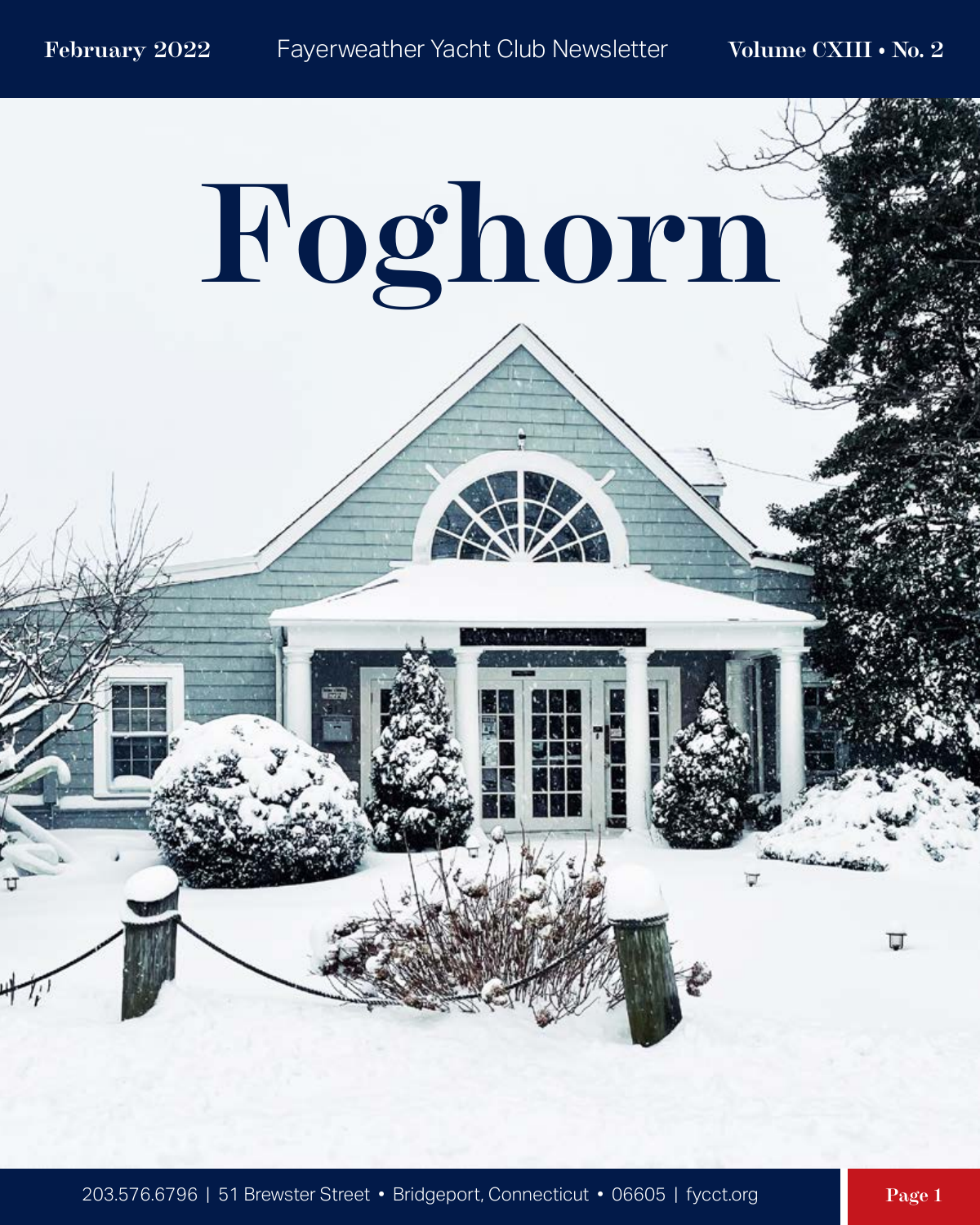#### **FROM THE COMMODORE**

#### **Congratulations to the incoming BOG and Flag Officers!**

2022 is going to be a great year! As we begin however, we are currently looking to fill the Commodore position for the current term. Our by-laws have placed me in the role temporarily while the nominating committee can identity a candidate and call an election in the very near future. Fayerweather is running in excellent shape, and I'm grateful to the many past commodores who have volunteered to assist me while we await the special election.

*If you have been a member in good standing for at lease three years and are interested in becoming the next commodore please contact Pat Nivakoff at 203-520-1922 to schedule an interview with the nominating committee.*

#### **FROM THE VICE COMMODORE**

**First, I'd like to thank Bob Ellwanger for his hard work and dedication to the club these past years.** His commitment and vision have helped keep Fayerweather on track during some of the most difficult years we've experienced. In a time of social distancing and stay-at-home directives, FYC has maintained its mission of bringing our community together, providing and promoting good fellowship and recreation opportunities.

I am looking forward to serving as your Vice Commodore this year and working to keep this tradition continuing and vibrant. Part of my duties include working on the online ships store, offering members the convenience of ordering FYC gear from any place and at any time. We will continue to offer limited items at the club as well and will keep you posted as things progress.

The kitchen is also an area I'll be involved in. Our kitchen is currently busy offering great lunch, dinner, and brunch selections under the guidance of the Gonzalez family. Together, we'll work to ensure that this high level of excellence continues throughout 2022. *At the bar, we hope to introduce some signature cocktails beginning with the Fayerweather Bloody Mary.*

I also look forward to hearing from all of you, listening to your suggestions and working to try and make Fayerweather a place of camaraderie and friendship while building opportunities to grow and improve along the way. Thank you all for the opportunity to serve in this role and let us hope that the coming year will allow us to return once again to the great joys of getting together freely the beautiful location we call our own Fayerweather Yacht Club, making and sharing new experiences.

*Please Join us on Tuesdays for Taco Tuesday!* 

**Donna DeMattia Vice Commodore**

#### **FLAG OFFICERS**

**Commodore** TBD

**Vice Commodore** Donna DeMattia

**Rear Commodore** Martha Dixon

**Treasurer** Jonathan Levinson

**Recording Secretary** Antonio Ortiz

**Financial Secretary** Claudine Mears

**Board of Governors** Richard Parker David J. Nemeth Phil Blagys Jim Hasak Tim Casey Mark Michael Gary Conrad Keith Jamaitis Mary Brooks

**Appointed Officers** Fleet Captain

Bob Butler

Fleet Chaplain Brian Kelly Larry Fullerton

Fleet Surgeon Dr. Cosmo Filiberto

> **Club Manager** Dan Conroy

**Auxiliary President** Debra Rosati

**Foghorn Publisher** Andrea Helenthal Smith helenthal.andrea@gmail.com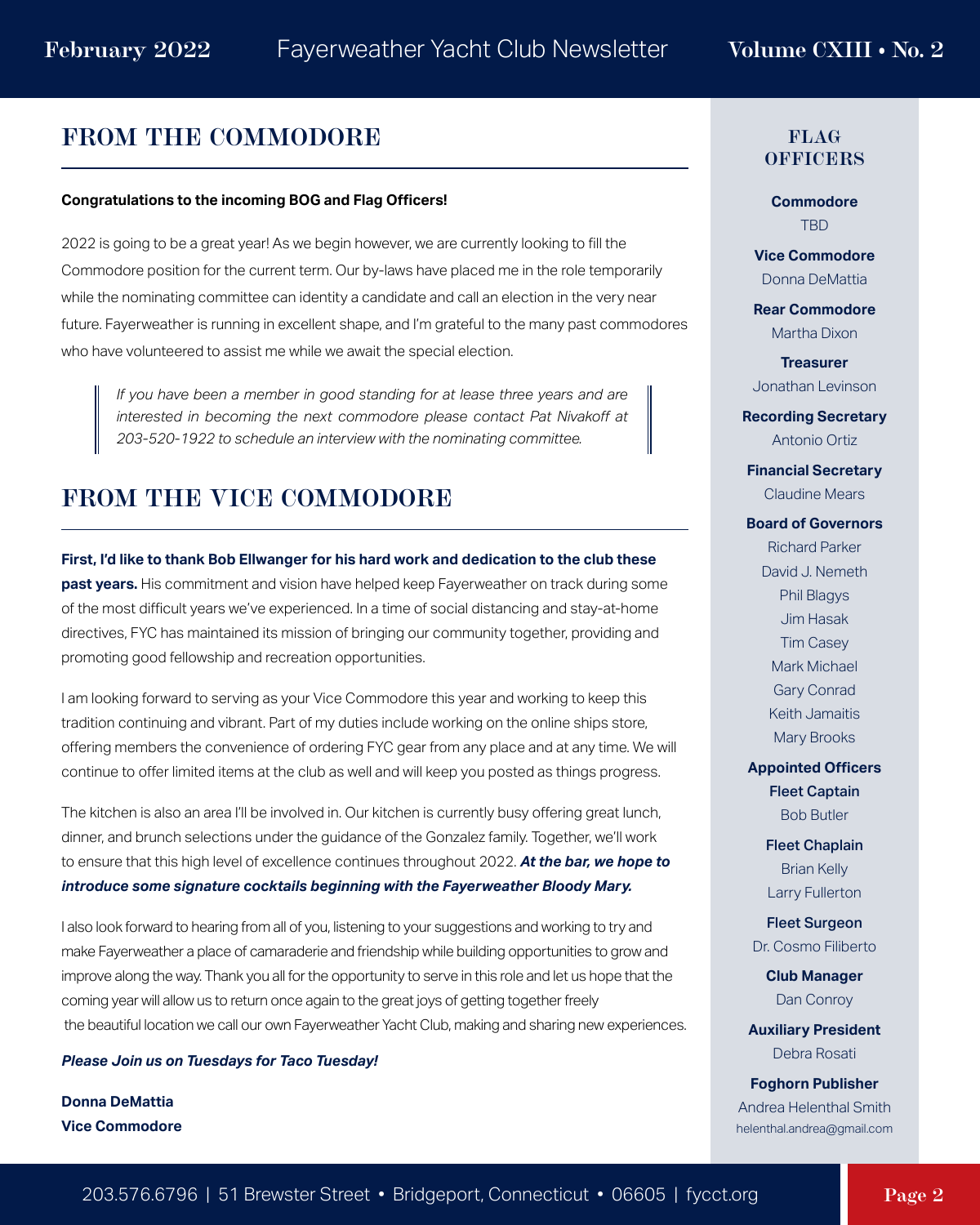#### **FROM THE REAR COMMODORE**

First of all I would like to thank the members for letting me do this "Party Thing" again. It's been a week since appointed, so not a long report. **I will be doing a TEXAS hold 'em Poker tournament on Saturday, February 26 at 4:00PM**. In the Penfield Room with a \$25 buy in that includes dinner. Members and guests are all welcome. Tickets can be purchased online or at the bar. Please purchase by February 24, so I can arrange for dinner and setups. Top four winners will receive a payout that will be decided when final head count is completed. Get your tickets today! [Register here!](https://fycct.org/submaster.cfm?aPage=calendardetails.cfm&CalID=1505)

**Next up in March is St Patrick's Day**, I'm planning already. Shocking. It's late in the game to book music. I am pulling all of my Irish strings. We will have a traditional Irish meal on the high holy day ,Thursday March 17. More details to come.

**All the best, Martha Dixon Rear Commodore**

#### **FROM THE FISHING COMMITTIBE**

Hi All! We are pretty slow this month as usual. We should be able to publish our schedule of planned events for 2022 in next month's Foghorn. **Keep an eye on emails and FYC social channels for events in February and other information about 2022**.

We are kicking off the year with a Super 50/50 raffle fundraiser for the fishing committee. Tickets are available at the bar, we will pull the winning ticket Superbowl Sunday, and you do not have to be present to win we will contact the winner. Good luck!

**Speaking of winners, anyone who won a prize in the 2021 fishing contest**, please email me and coordinate to pick up your prize at the club.

*All fishermen are liars, except you and me… And I'm not so sure about you!*  **Keith Jamaitis FYC Fishing Committee**

#### **FROM THE FLEET CAPTAIN**

*Are there any twenty-six and under sailboats that would like to join us for impromptu racing this coming summer? Details to follow upon your interest.*

*Any question, ring me at any time! 203.268.5775* **Bob Butler Fleet Captain**

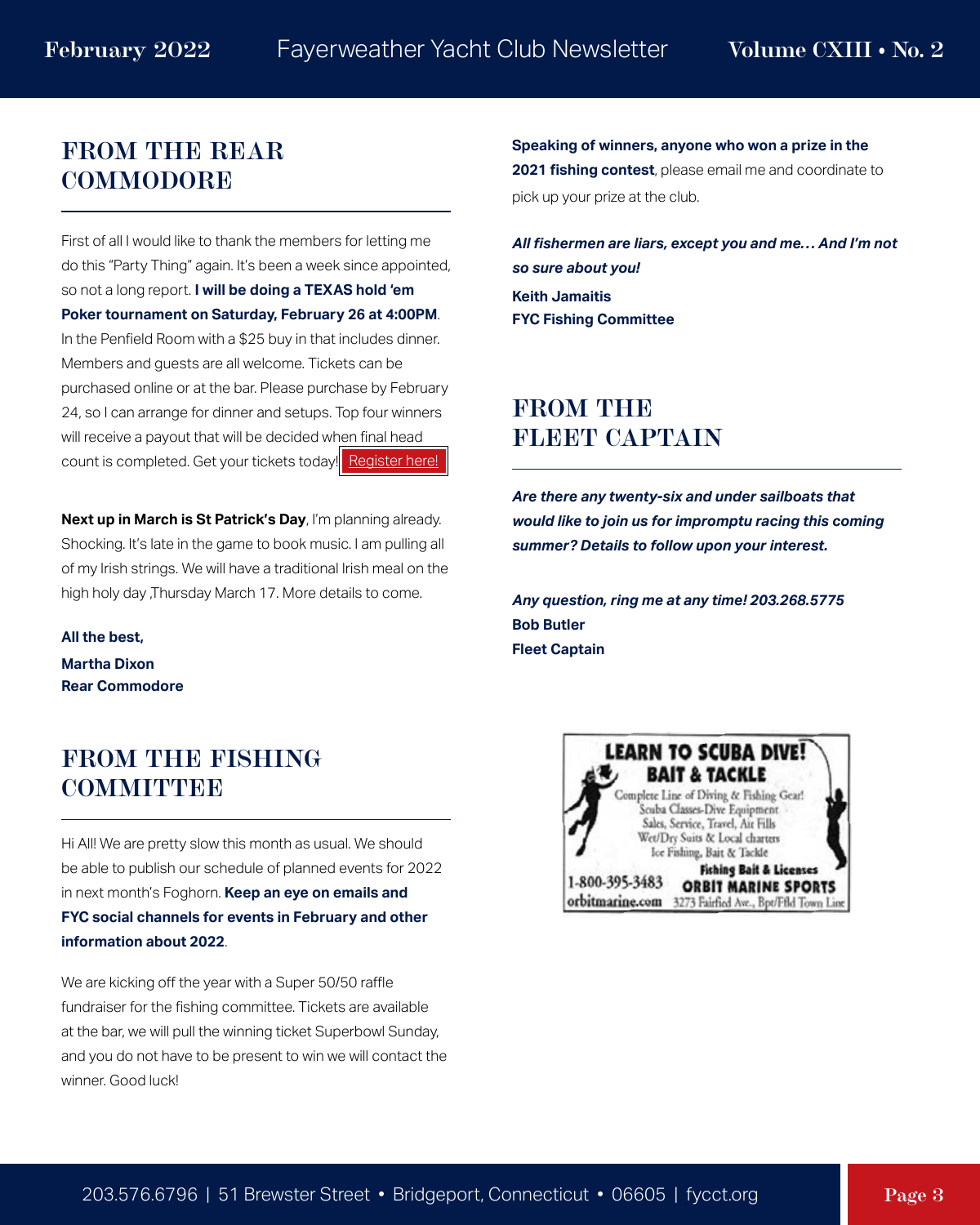### SATURDAY, FEBRUARY 26 • 4:00PM

## **TOURNAMENT**

POKER

# **SPACE COMPANY OF THE CONSTRUCTION** Tickets can be purchased online or at the bar **by** February 24.

 $\begin{picture}(100,100) \put(0,0){\vector(1,0){10}} \put(0,0){\vector(1,0){10}} \put(0,0){\vector(1,0){10}} \put(0,0){\vector(1,0){10}} \put(0,0){\vector(1,0){10}} \put(0,0){\vector(1,0){10}} \put(0,0){\vector(1,0){10}} \put(0,0){\vector(1,0){10}} \put(0,0){\vector(1,0){10}} \put(0,0){\vector(1,0){10}} \put(0,0){\vector(1,0){10}} \put(0,0){\vector(1,0){10}} \put($ 

#### PAYOUT FOR TOP FOUR WINNERS!

UU.

**MARITANIA**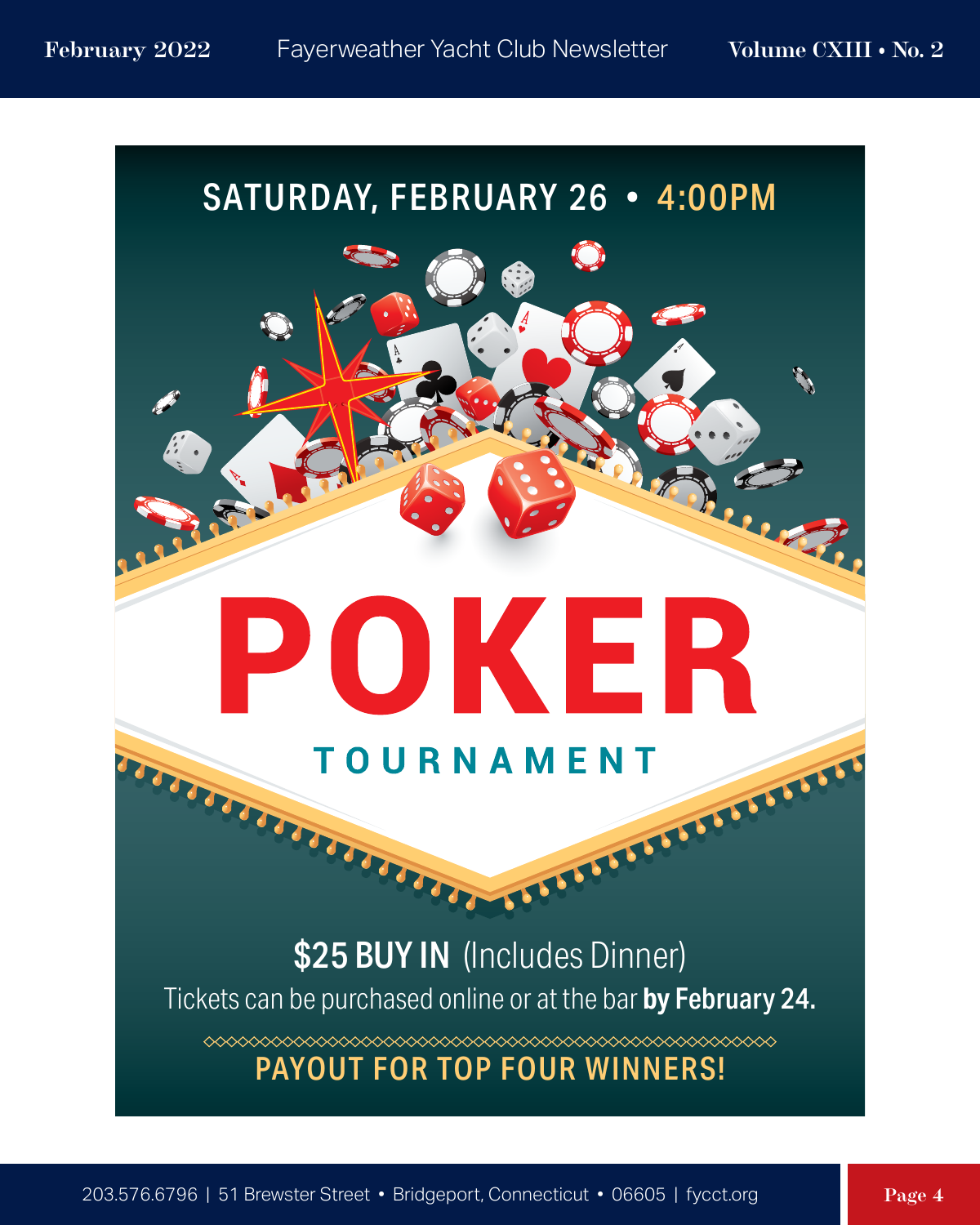#### **AUXILIARY CORNER**

**I hope you all enjoyed your holidays and had a very Happy New Year**. Let 2022 be the year we stop worrying about COVID.

**Elections for the open positions were held on January 12. The Officers for 2022 are:**

**President:** Debbi Rosati • **Vice President:** Kristie Nemeth **Treasurer:** Lindsay Whitin • **Financial Secretary:** Diane Billings **Recording Secretary:** Cindy Leighton • **BOG:** Chloe Dzuka, Elizabeth Tichenor and Kara Wagner.

*There is a vacancy for a BOG.*

**Thanks go to the following members who vacated their position. We are truly appreciative of your service:**

- **• Carrie Shelton** for her many years as Treasurer, keeping us on track with the finances.
- **• Judy Duva** for her many years of service in a variety of

positions, most recently as a BOG, and providing the insight into all things Auxiliary.

**• Karen Clark** for her past service as president and most recently as a BOG, helping to keep the Auxiliary functioning.

**• A warm welcome and thanks for stepping up goes to Chloe Dzurka and Kara Wagner for taking a BOG positio**n. We are excited to have you join the Executive Board and look forward to doing more things in the Auxiliary.

**• Thanks to Lindsay Whitin** for stepping in as Treasurer with Carrie's "retirement".

**• Thanks to Cindy Leighton** for providing the great refreshments at the meeting!

#### **NEXT MEETING FEBRUARY 9**

**The Installation of the new officers will take place at the next membership meeting on Wednesday, February 9th at 7:00pm**, before the general membership meeting, which will start about 7;30pm. The Flag staff attend and officiate at this ceremony. The new Executive Board members then assume their leadership roles.

#### **DUES WERE DUE JAN. 31**

#### **Dues are \$40 for returning members prior to March 1st and \$55 for late dues paid after March 1.**

Either pay with the club invoice you receive, or mail dues payable to FYC Auxiliary to the club, attention Auxiliary.

If you do not receive an FYC invoice (Life member or deceased spouse), we will invoice you separately. Payment should be made payable to FYC, and send to the club to the attention of Diane Billings. We will confirm your membership.

If you double paid your dues, please be patient as we work through this new system. Please let us know you double paid and we will work on getting you your refund.

#### **NEW FACEBOOK PAGE**

#### **Please go on and become a member and like our page!**

We will post important information on the page and you can add comments for others to see. It is a private group for Auxiliary Members Only. Let your friends know what you're doing and see if they want to join you, or see if others share any of your interests to start something!

[Become a member now!](https://www.facebook.com/groups/443749913780538)

**Debbi Rosati Auxiliary President**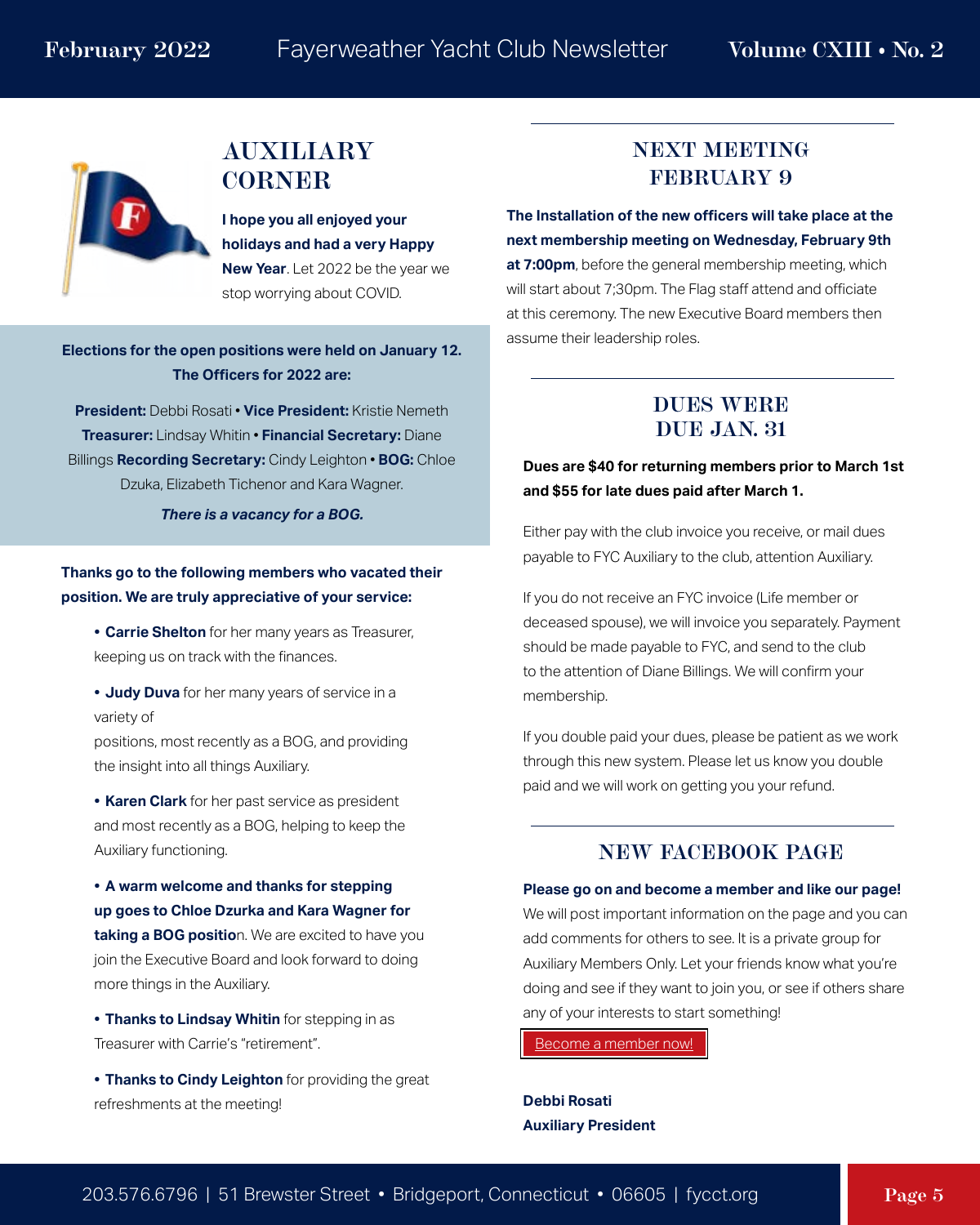#### **[FROM THE SAILING](https://fycct.org/index.cfm?ID=169)  COMMITTEE**

We are looking for volunteers to help with the Regattas this year. FYC will be hosting two large regattas, Sail Park City and Ken Johnson Team racing regatta. The work is light, we need help with admin and marketing. Please email the sailing chair if you are interested in helping.

#### **2022 SAILING CALENDAR**

#### **Wednesday Night Sailing: May 11 – September 7**

Skipper's meeting will be announced. The regatta series is managed on Yachtscoring. The site will be up March to apply. All are welcome Beginners to experienced sailors.

There will be a "Looking to Crew" and a "Looking for Crew" sign-up sheets on the FYC web site. [Register here!](https://fycct.org/index.cfm?ID=169)

#### **Sail Park City: July 16**

 Historically, this has been a great event, we will be forming a committee to help with the regatta. Most of the help needed is for the advertising, marketing, and administration of the regatta party after the race.

#### **Ken Johnson Memorial Team Race Event: October 1**

This is a new event. FYC will be inviting other clubs to compete in the only Club Team racing event in YRALIS. We will be holding a navigator class again. Navigator class is for boats that aren't active racers but want to compete in a low intensity fun regatta. The Regatta party will be sponsored by the Fishing Committee.

**Halloween Race: October 29**

**Wild Turkey Regatta: November 25**

**Block Island Around the Island Race: May 27**

**Vineyard Race: September 2 – 4**

**Brent C. Donahue Cross Sound Regatta (YRALIS Qualifier) : September 17**

#### **26 + UNDER RACE SERIES**

If you enjoy sailing a smaller boat, we will be hosting a 26 and Under (boat length, not age) race series during the week. The idea is to involve more sailors into a race series that is lighthearted and fun. The series would run from June to August. Look for more information in the next few months

#### **LADIES SAILING**

FYC will be hosting a Ladies Sailing night over the summer of 2022. We are looking for FYC boat owners to sponsor their boats to take the lovely ladies of FYC/Auxiliary out for a night of sailing. There is a lighthearted race, all amateurs, to get the sailing mood going. The Ladies nights are a "no pressure" casual sail. Look for a sign-up email as either a participant or boat owner in the new year. Ladies sailing nights will be Fridays in June and July. *Any questions or comments on the sailing program please feel free to reach out to Mike Mears Sailing@FYCCT.org.*

#### **FYC BOAT CLUB**

The Learn to sail classes will start up again this spring in May. Many sailors who did not complete their 4 days on the water, please email the sailing committee to sign up for more on the water lessons. We will also be holding another set of classes over the summer.

#### **SAILING COMMITTEE**

I will be looking for a few members to join the Sailing Committee next year. The commitment is light, and the activities are fun. Please email Sailing@FYCCT.org if interesting in being on the committee next year.

#### *Fair Winds* **Mike Mears**

**Sailing Chair**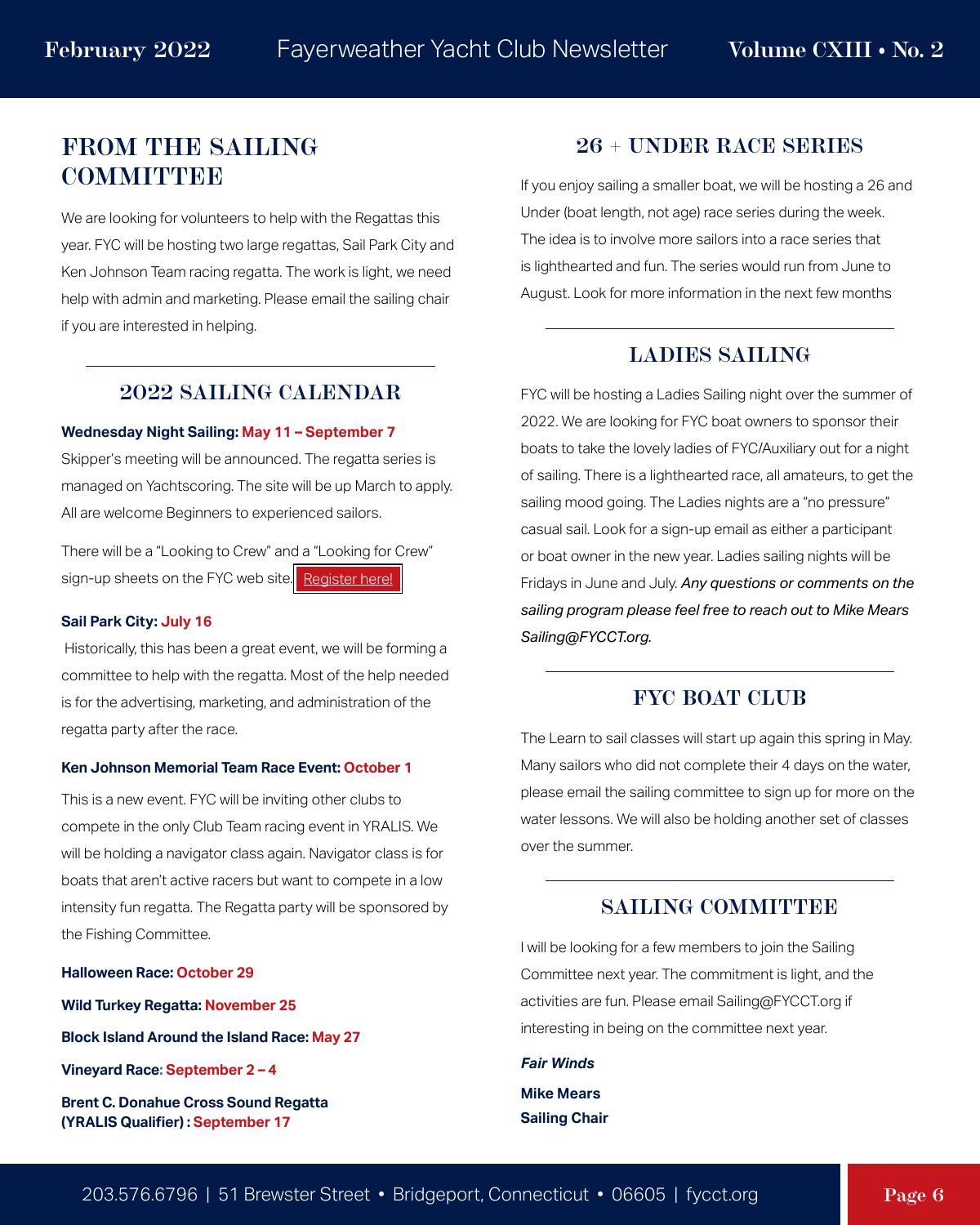## KITCHEN HOURS

Monday – CLOSED

Tuesday - Friday: Lunch 11:00am – 2:00pm

Thursdays - Fridays: Dinner 5:00pm – 9:00pm

> Saturday Lunch 11:00am – 3:00pm

> Sunday Brunch 11:00am – 3:00pm

Visit our website Galley Page for all current menus and also to place takeout orders.



#### WINE LIST

| RED                                         | Glass  | <b>Bottle</b> |
|---------------------------------------------|--------|---------------|
| House Cabernet Sauvignon                    | \$2.75 |               |
| Mondavi Merlot                              | \$3    |               |
| Vendage Cabernet Sauvignon                  | \$3    |               |
| Dark Horse Rosé                             | \$3.50 | \$13          |
| House Zinfandel                             | \$4.50 |               |
| <b>Block Nine Pinot Noir</b>                | \$8    | \$30          |
| <b>Ghostrunner Red Blend</b>                | \$8    | \$30          |
| Shadowbrook Zinfandel                       | \$8    | \$30          |
| <b>Broadside Cellars Cabernet Sauvignon</b> | \$10   | \$35          |
|                                             |        |               |
| WHITE                                       | Glass  | <b>Bottle</b> |
| House Pinot Grigio                          | \$2.75 |               |
| Placido Pinot Grigio                        | \$3    |               |
| 3 Pears Chardonnay                          | \$4    |               |
| Vendage Chardonnay                          | \$4.50 |               |
| Gooseneck Chardonnay                        | \$5    | \$18          |
| Giesen Sauvignon Blanc                      | \$7    | \$25          |
| Haymaker Sauvignon                          | \$7    | \$25          |
| <b>KJ Riesling</b>                          | \$7    | \$25          |
| Kris Pinot Grigio                           | \$8    | \$30          |
|                                             |        |               |
| SPARKLING                                   | Glass  | <b>Bottle</b> |
| Verdi Spumante                              | \$7    |               |
| Enrico Brut                                 | \$8    |               |

**PORT**

| Dow 20 Yr Tawney | \$25 |  |
|------------------|------|--|
|                  |      |  |